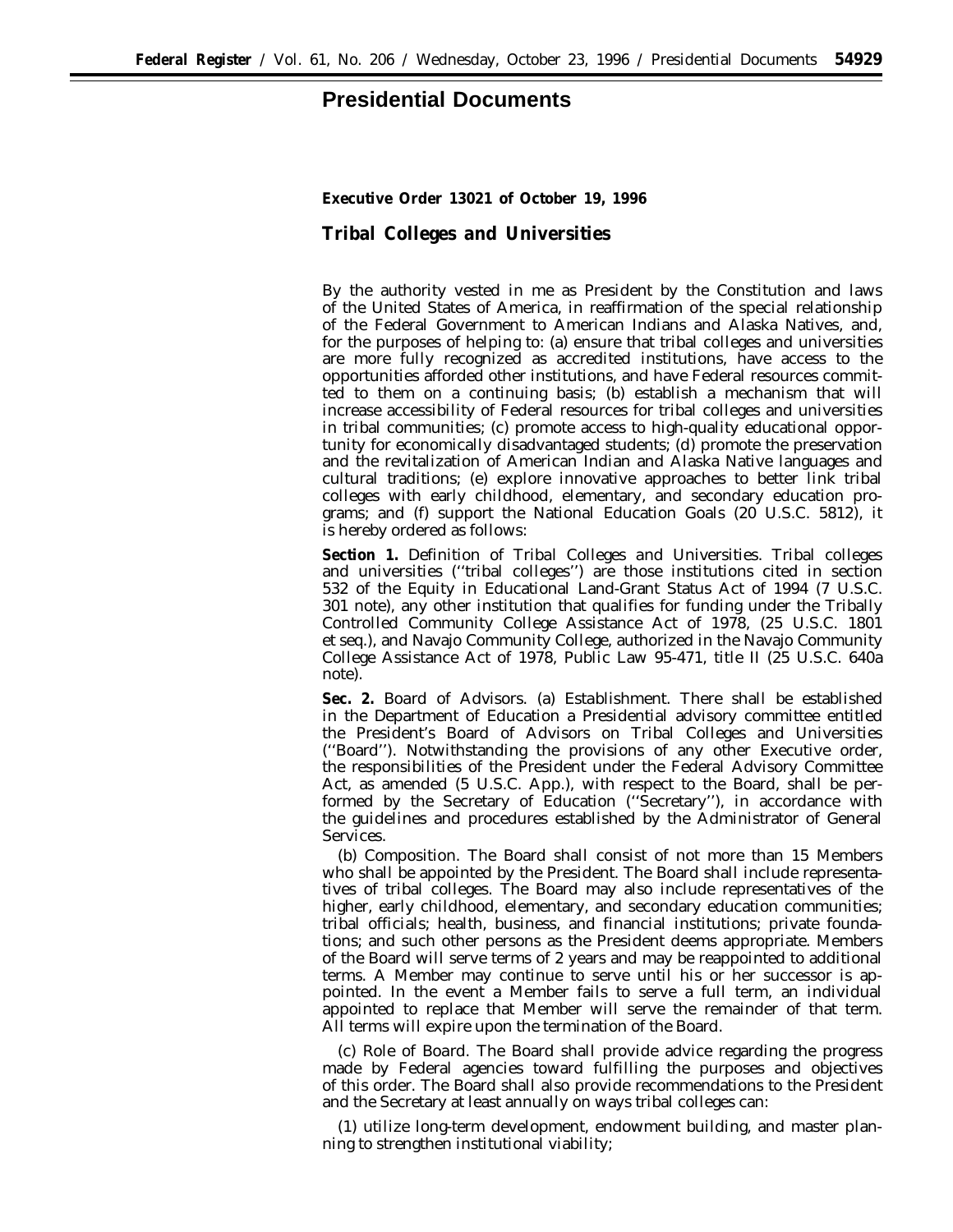(2) utilize the Federal and private sector to improve financial management and security, obtain private sector funding support, and expand and complement Federal education initiatives;

(3) develop institutional capacity through the use of new and emerging technologies offered by both the Federal and private sectors;

(4) enhance physical infrastructure to facilitate more efficient operation and effective recruitment and retention of students and faculty; and

(5) help achieve National Education Goals and meet other high standards of education accomplishment.

(d) *Scheduled Meetings.* The Board shall meet at least annually to provide advice and consultation on tribal colleges and relevant Federal and private sector activities, and to transmit reports and present recommendations.

**Sec. 3.** *Office of White House Initiative.* There shall be established in the Department of Education the White House Initiative on Tribal Colleges and Universities (''Initiative''). The Initiative shall be authorized to: (a) provide the staff support for the Board;

(b) assist the Secretary in the role of liaison between the executive branch and tribal colleges;

(c) serve the Secretary in carrying out the Secretary's responsibilities under this order; and

(d) utilize the services, personnel, information, and facilities of other Federal, State, tribal, and local agencies with their consent, and with or without reimbursement, consistent with applicable law. To the extent permitted by law and regulations, each Federal agency shall cooperate in providing resources, including personnel detailed to the Initiative, to meet the objectives of the order.

**Sec. 4.** *Department and Agency Participation.* Each participating executive department and agency (hereinafter collectively referred to as ''agency''), as determined by the Secretary, shall appoint a senior official, who is a full-time officer of the Federal Government and who is responsible for management or program administration, to serve as liaison to the White House Initiative. The official shall report directly to the agency head, or agency representative, on agency activity under this order and serve as liaison to the White House Initiative. To the extent permitted by law and regulation, each agency shall provide appropriate information in readily available formats requested by the White House Initiative staff pursuant to this order.

**Sec. 5.** *Five-Year Federal Plan.* (a) *Content.* Each agency shall, in collaboration with tribal colleges, develop and document a Five-Year Plan of the agency's efforts to fulfill the purpose of this order. These Five-Year Plans shall include annual performance indicators and appropriate measurable objectives for the agency. The plans shall address among other relevant issues:

(1) barriers impeding the access of tribal colleges to funding opportunities and to participation in Federal programs, and ways to eliminate the barriers;

(2) technical assistance and information that will be made available to tribal colleges regarding the program activities of the agency and the preparation of applications or proposals for grants, cooperative agreements, or contracts; and

(3) an annual goal for agency funds to be awarded to tribally controlled colleges and universities in:

(A) grants, cooperative agreements, contracts, and procurement;

(B) related excess property-type acquisitions under various authorities such as section 923 of the Federal Agriculture Improvement and Reform Act of 1996 (7 U.S.C. 2206a) and the Federal Property and Administrative Services Act of 1949, chapter 288, 63 Stat. 377 (codified as described at 40 U.S.C. 471 note); and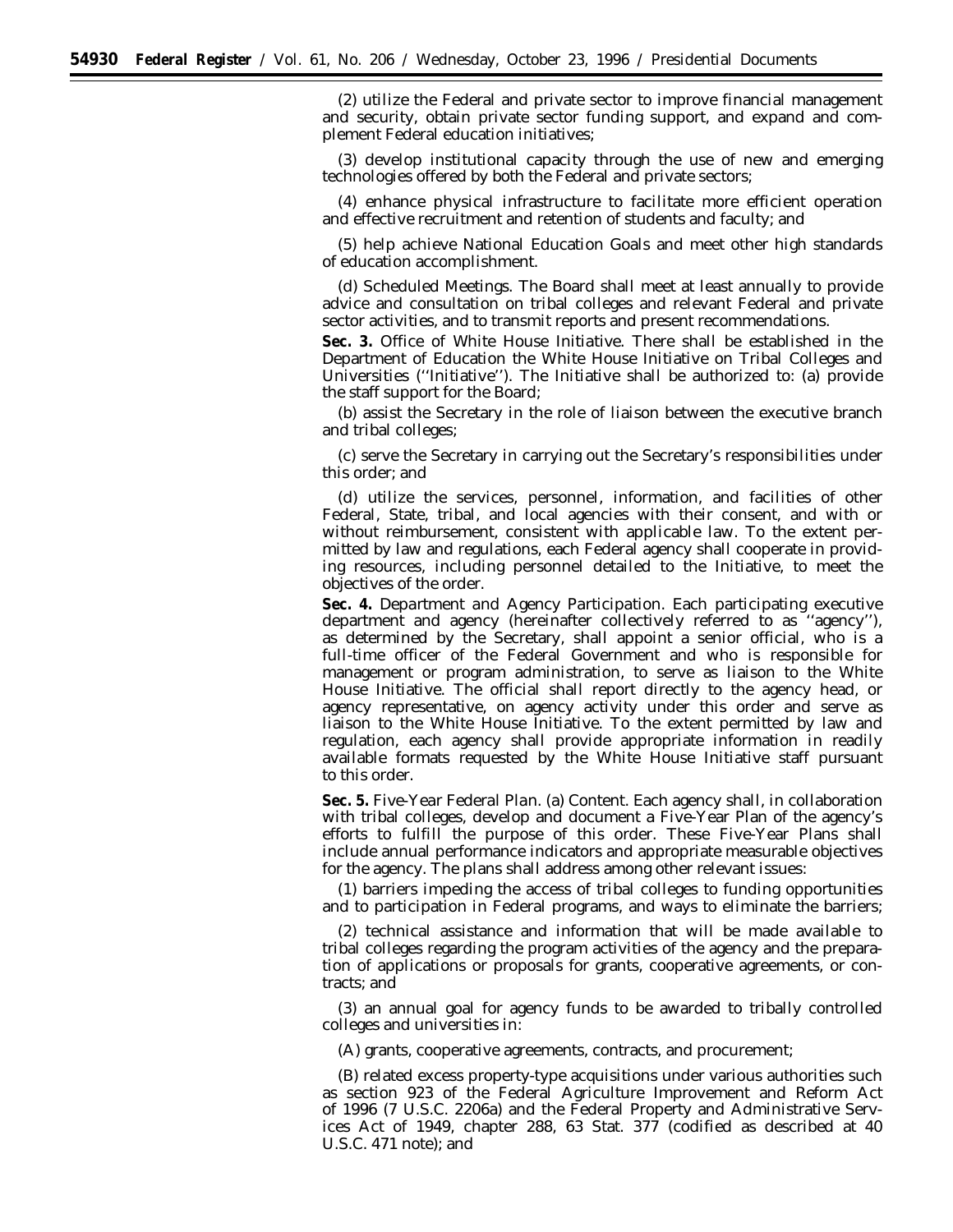(C) the transfer of excess and surplus Federal computer equipment under Executive Order 12999.

In developing the Five-Year Plans required by this order, agencies shall strive to include tribal colleges in all aspects and activities related to the attainment of the participation goals described in Executive Order 12928, ''Promoting Procurement with Small Businesses Owned and Controlled by Socially and Economically Disadvantaged Individuals, Historically Black Colleges and Universities, and Minority Institutions.'' The Plans may also emphasize access to high-quality educational opportunity for economically disadvantaged Indian students; the preservation and revitalization of American Indian and Alaska Native languages and cultural traditions; innovative approaches to better link tribal colleges with early childhood, elementary, and secondary education programs; and the National Education Goals.

(b) *Submission.* Each agency shall submit its Five-Year Plan to the White House Initiative Office. In consultation with the Board, the White House Initiative Office shall then review these Five-Year Plans and develop an integrated Five-Year Plan for Assistance to Tribal Colleges, which the Secretary shall review and submit to the President. The Five-Year Plan for Assistance to Tribal Colleges may be revised within the 5-year period.

(c) *Annual Performance Reports.* Each agency shall submit to the White House Initiative Office an Annual Performance Report that shall measure each agency's performance against the objectives set forth in its Five-Year Plan. In consultation with the Board, the White House Initiative Office shall review and combine Annual Performance Reports into one annual report, which shall be submitted to the Secretary for review, in consultation with the Office of Management and Budget.

**Sec. 6.** *Private Sector.* In cooperation with the Board, the White House Initiative Office shall encourage the private sector to assist tribal colleges through increased use of such strategies as: (a) matching funds to support increased endowments;

(b) developing expertise and more effective ways to manage finance, improve information systems, build facilities, and improve course offerings; and

(c) increasing resources for and training of faculty.

**Sec. 7.** *Termination.* The Board shall terminate 2 years after the date of this Executive order unless the Board is renewed by the President prior to the end of that 2-year period.

**Sec. 8.** *Administration.* (a) *Compensation.* Members of the Board shall serve without compensation, but shall be allowed travel expenses, including per diem in lieu of subsistence, as authorized by law for persons serving intermittently in Government service (5 U.S.C. 5701-5707).

(b) *Funding.* The Board and the Initiative shall be funded by the Department of Education.

(c) *Administrative Support.* The Department of Education shall provide appropriate administrative services and staff support for the Board and the Initiative. With the consent of the Department of Education, other agencies participating in the Initiative shall provide administrative support to the White House Initiative Office consistent with statutory authority and shall make use of section 112 of title 3, United States Code, to detail agency employees to the extent permitted by law. The Board and the White House